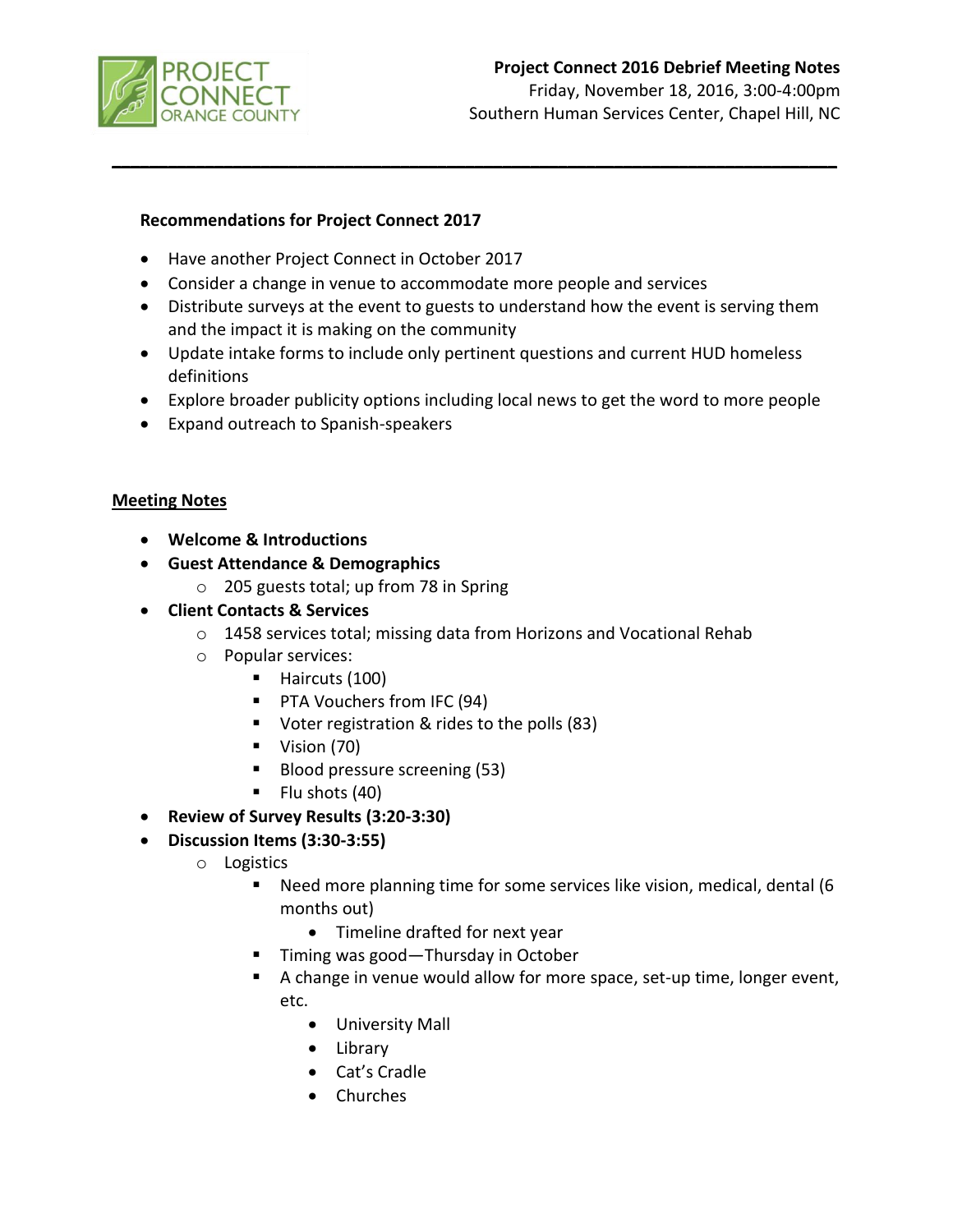# **Project Connect 2016 Debrief Meeting Notes**



Friday, November 18, 2016, 3:00-4:00pm Southern Human Services Center, Chapel Hill, NC

- Need more signage for services
- **Privacy is needed for services collecting confidential information (ex.** Mental Health); need to be against a wall to keep info protected from people passing behind
- o Services
	- Were the services provided beneficial?
		- Yes
	- Were we missing needed services?
		- Missed dental, HIV testing, vision checks, and legal aid due to scheduling conflicts; take availability into account when setting date for next year if possible
	- Services map was good; return to idea of Passport next year for additional gift item
- o Outreach
	- What worked well?
		- Busses that picked people up during event and brought them to Hargraves
	- What strategies can we use in the future?
		- Connect with news stations-WRAL; coordinate event on same day as surrounding counties to create more of a story
- o Internal communications
	- **Connect with providers that have not come in past couple of years to** understand their barriers to participation
	- Call providers who have not confirmed participation to ensure all providers are on the services map
	- **Put provider's organization name on Contact Tally Sheets prior to event** to eliminate no-name tallies
	- At event, follow-up with sign-in sheet at provider tables to gather thorough record of all attendees, volunteers, and providers
	- Form committees to work on various aspect of event including Logistics, Volunteer Recruitment and Training, Guest Outreach, Provider Outreach and Communications, Entertainment and Giveaways, and Intake & Data
- o Usefulness of event
	- Did the event effectively connect people with resources that could end their homelessness?
- o Guest demographics/Intake
	- **EXTER** Chronic homeless numbers were down by almost half; is this due to work of 100K Homes Taskforce or a potential miscommunication about the definition on the intake form?'
	- **Continue more outreach to Spanish-speaking communities**
	- Review intake forms for importance of questions and accuracy of definitions (ex. Chronic Homeless)